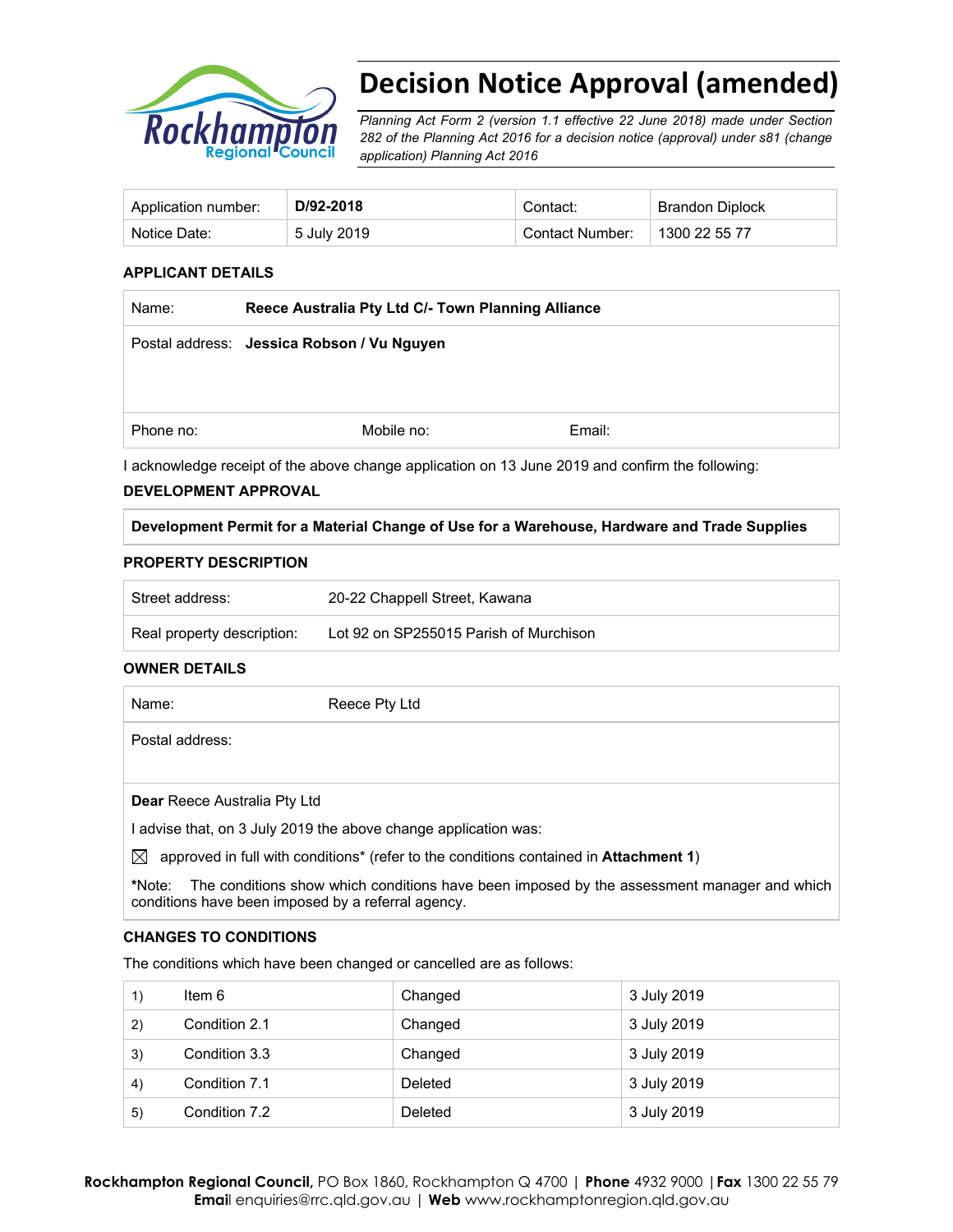#### **1. DETAILS OF THE APPROVAL**

The following approvals are given:

|                                                                                                                                                                                                        | <b>Development</b><br><b>Permit</b> | <b>Preliminary</b><br>Approval |
|--------------------------------------------------------------------------------------------------------------------------------------------------------------------------------------------------------|-------------------------------------|--------------------------------|
| Development assessable under the planning scheme, superseded<br>planning scheme, a temporary local planning instrument, a master<br>plan or a preliminary approval which includes a variation approval | $\times$                            |                                |
| - Material change of use                                                                                                                                                                               |                                     |                                |

#### **2. CONDITIONS**

This approval is subject to the conditions in Attachment 1.

#### **3. FURTHER DEVELOPMENT PERMITS REQUIRED**

Please be advised that the following development permits are required to be obtained before the development can be carried out:

| Type of development permit required | Subject of the required development permit |
|-------------------------------------|--------------------------------------------|
| Building Works                      |                                            |
| Plumbing and Drainage Works         |                                            |
| 4.<br><b>SUBMISSIONS</b>            | <b>NIL</b>                                 |

#### **5. REFERRAL AGENCIES** NIL

The following Referral Agencies were activated by this application.

#### **6. THE APPROVED PLANS**

#### **The approved development must be completed and maintained generally in accordance with the approved drawings and documents:**

| <b>Plan/Document Name</b>          | <b>Plan/Document Reference</b> | Dated        |
|------------------------------------|--------------------------------|--------------|
| Cover Page                         | DA-000, Rev B                  | 26 June 2019 |
| Proposed Site Plan                 | DA-010, Rev A                  | 22 May 2019  |
| Existing/Demo Site Plan            | DA-030, Rev A                  | 22 May 2019  |
| Existing/Demo Floor Plans          | DA-031, Rev A                  | 22 May 2019  |
| Existing/Demo Mezzanine Floor Plan | DA-032, Rev A                  | 22 May 2019  |
| <b>Existing/Demo Elevations</b>    | DA-034, Rev A                  | 22 May 2019  |
| Proposed Floor Plan Reece          | DA-100, Rev A                  | 22 May 2019  |
| Proposed Floor Plan Actrol         | DA-101, Rev A                  | 22 May 2019  |
| Proposed Roof Plan                 | DA-120, Rev A                  | 22 May 2019  |
| <b>Proposed Elevations</b>         | DA-300, Rev A                  | 22 May 2019  |
| <b>Proposed Elevations</b>         | DA-301, Rev A                  | 22 May 2019  |
| Sections                           | DA-400, Rev A                  | 22 May 2019  |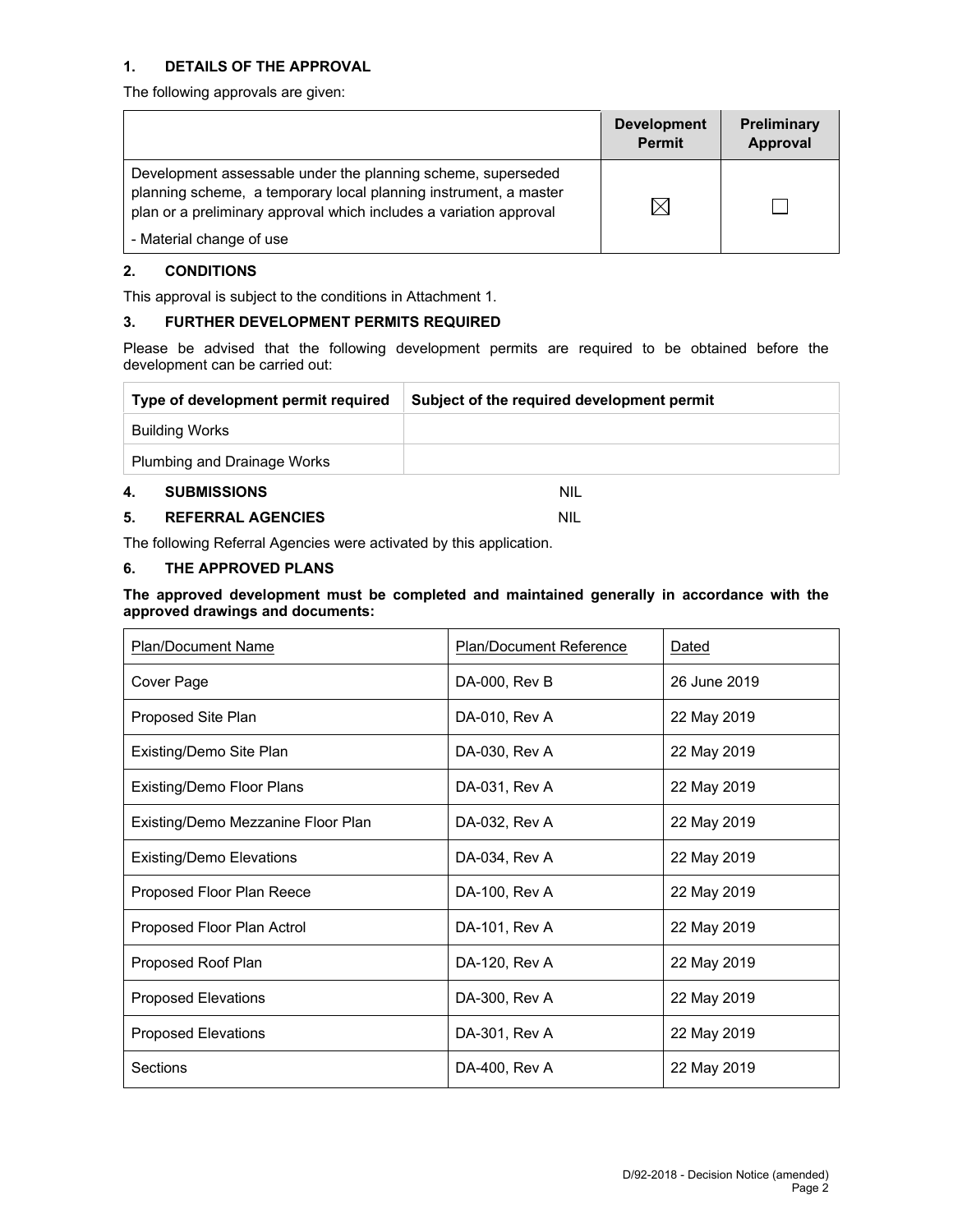#### **7. CURRENCY PERIOD FOR THE APPROVAL (s.85 of the Planning Act) (change application)**

The standard relevant periods stated in section 85 of *Planning Act 20016* apply to each aspect of development in this approval, if not stated in the conditions of approval attached.

| Description of the<br>development                  | The proposed development is for a Minor Change to Development Permit for<br>Material Change of Use - Warehouse, Hardware and Trade Supplies                                                                                                                                                                                                                     |                                                                                                                                                                                                                                                                                                                                                                                                                                                                                                                                                                                                                                        |  |  |
|----------------------------------------------------|-----------------------------------------------------------------------------------------------------------------------------------------------------------------------------------------------------------------------------------------------------------------------------------------------------------------------------------------------------------------|----------------------------------------------------------------------------------------------------------------------------------------------------------------------------------------------------------------------------------------------------------------------------------------------------------------------------------------------------------------------------------------------------------------------------------------------------------------------------------------------------------------------------------------------------------------------------------------------------------------------------------------|--|--|
| <b>Reasons for Decision</b>                        | The proposal is considered small scale in nature and is appropriately<br>a)<br>located within an area consisting of similar small scale industrial uses.                                                                                                                                                                                                        |                                                                                                                                                                                                                                                                                                                                                                                                                                                                                                                                                                                                                                        |  |  |
|                                                    | b)                                                                                                                                                                                                                                                                                                                                                              | The proposed use does not compromise the strategic framework in the<br>Rockhampton Region Planning Scheme 2015;                                                                                                                                                                                                                                                                                                                                                                                                                                                                                                                        |  |  |
|                                                    | Assessment of the development against the relevant zone purpose,<br>C)<br>planning scheme codes and planning scheme policies demonstrates that<br>the proposed development will not cause significant adverse impacts on<br>the surrounding natural environment, built environment and infrastructure,<br>community facilities, or local character and amenity; |                                                                                                                                                                                                                                                                                                                                                                                                                                                                                                                                                                                                                                        |  |  |
|                                                    | d)<br>Planning Policy; and                                                                                                                                                                                                                                                                                                                                      | The proposed development does not compromise the relevant State                                                                                                                                                                                                                                                                                                                                                                                                                                                                                                                                                                        |  |  |
|                                                    | e)                                                                                                                                                                                                                                                                                                                                                              | On balance, the application should be approved because the<br>circumstances favour Council exercising its discretion to approve the<br>application even though the development does not comply with an aspect<br>of the assessment benchmarks.                                                                                                                                                                                                                                                                                                                                                                                         |  |  |
| Assessment<br><b>Benchmarks</b>                    | The proposed development was assessed against the following assessment<br>benchmarks:                                                                                                                                                                                                                                                                           |                                                                                                                                                                                                                                                                                                                                                                                                                                                                                                                                                                                                                                        |  |  |
|                                                    | Low Impact Industry Zone Code;<br>$\bullet$                                                                                                                                                                                                                                                                                                                     |                                                                                                                                                                                                                                                                                                                                                                                                                                                                                                                                                                                                                                        |  |  |
|                                                    | Access, Parking and Transport Code;<br>$\bullet$                                                                                                                                                                                                                                                                                                                |                                                                                                                                                                                                                                                                                                                                                                                                                                                                                                                                                                                                                                        |  |  |
|                                                    | Landscape Code;<br>$\bullet$                                                                                                                                                                                                                                                                                                                                    |                                                                                                                                                                                                                                                                                                                                                                                                                                                                                                                                                                                                                                        |  |  |
|                                                    | Stormwater Management Code;<br>$\bullet$                                                                                                                                                                                                                                                                                                                        |                                                                                                                                                                                                                                                                                                                                                                                                                                                                                                                                                                                                                                        |  |  |
|                                                    | Waste Management Code; and<br>$\bullet$                                                                                                                                                                                                                                                                                                                         |                                                                                                                                                                                                                                                                                                                                                                                                                                                                                                                                                                                                                                        |  |  |
|                                                    | Water and Sewer Code.<br>$\bullet$                                                                                                                                                                                                                                                                                                                              |                                                                                                                                                                                                                                                                                                                                                                                                                                                                                                                                                                                                                                        |  |  |
| <b>Compliance with</b><br>assessment<br>benchmarks |                                                                                                                                                                                                                                                                                                                                                                 | The development was assessed against all of the assessment benchmarks<br>listed above and complies with all of these with the exception(s) listed below.                                                                                                                                                                                                                                                                                                                                                                                                                                                                               |  |  |
|                                                    | Assessment<br><b>Benchmark</b>                                                                                                                                                                                                                                                                                                                                  | Reasons for the approval despite non-<br>compliance with benchmark                                                                                                                                                                                                                                                                                                                                                                                                                                                                                                                                                                     |  |  |
|                                                    | Low Impact Industry<br>∠one                                                                                                                                                                                                                                                                                                                                     | The proposal has ensured that all new walls which<br>interface with the carpark will be appropriately<br>articulated through the inclusion of canopies, entry<br>statements and windows ensuring a visually<br>enriched façade and an overall reduced building<br>bulk. A single construction material and monotone<br>colour scheme has been proposed to ensure the<br>proposed extensions remain visually consistent with<br>the existing development on site. The design of the<br>proposed works ensure that the development will<br>contribute to an attractive streetscape.<br>In addition, the marginal non-compliance in sales |  |  |
|                                                    |                                                                                                                                                                                                                                                                                                                                                                 | area space will have no adverse effects on the<br>operation of the facility or the surrounding<br>properties. It is noted that sales will be conducted<br>indoors and will be for goods directly associated<br>with the warehouse operations.                                                                                                                                                                                                                                                                                                                                                                                          |  |  |

#### **8. STATEMENT OF REASONS**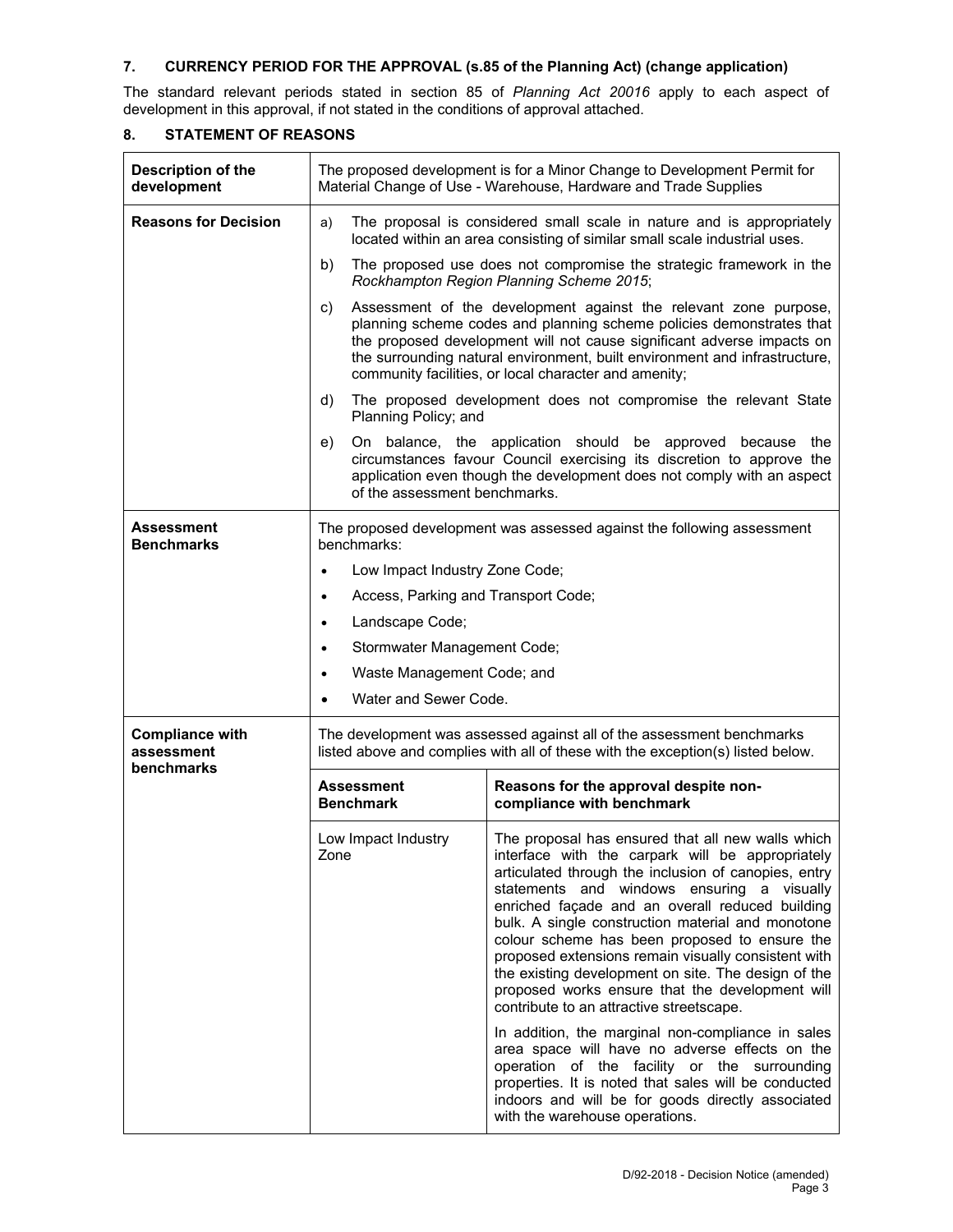| <b>Matters prescribed by</b><br>regulation |   | The State Planning Policy - Part $E_i$<br>The Central Queensland Regional Plan;                       |
|--------------------------------------------|---|-------------------------------------------------------------------------------------------------------|
|                                            |   | The Rockhampton Region Planning Scheme 2015;                                                          |
|                                            |   | Surrounding use of adjacent premises in terms of commensurate and<br>consistent development form; and |
|                                            | ٠ | The common material, being the material submitted with the application.                               |

#### **9. RIGHTS OF APPEAL**

The rights of an applicant to appeal to a tribunal or the Planning and Environment Court against a decision about a development application are set out in chapter 6, part 1 of the *Planning Act 2016*. For particular applications, there may also be a right to make an application for a declaration by a tribunal (see chapter 6, part 2 of the *Planning Act 2016).*

#### *Appeal by an applicant*

An applicant for a development application may appeal to the Planning and Environment Court against the following:

- the refusal of all or part of the development application
- a provision of the development approval
- the decision to give a preliminary approval when a development permit was applied for
- a deemed refusal of the development application.

An applicant may also have a right to appeal to the Development tribunal. For more information, see schedule 1 of the *Planning Act 2016*.

The timeframes for starting an appeal in the Planning and Environment Court are set out in section 229 of the *Planning Act 2016*.

**Attachment 2** is an extract from the *Planning Act 2016* that sets down the applicant's appeal rights and the appeal rights of a submitter.

#### **10. WHEN THE DEVELOPMENT APPROVAL TAKES EFFECT**

This development approval takes effect:

From the time the decision notice is given – if there is no submitter and the applicant does not appeal the decision to the court.

Or

When the submitter's appeal period ends  $-$  if there is a submitter and the applicant does not appeal the decision to the court.

Or

Subject to the decision of the court, when the appeal is finally decided  $-$  if an appeal is made to the court.

#### **11. ORIGINAL DECISION ASSESSMENT MANAGER**

| Name: | Tarnya Fitzgibbon<br><b>COORDINATOR</b> |
|-------|-----------------------------------------|
|       | <b>DEVELOPMENT ASSESSMENT</b>           |

#### **12. ASSESSMENT MANAGER**

| Tarnya Fitzgibbon<br>Name:<br>Date: 5 July 2019<br>Signature:<br><b>COORDINATOR</b><br><b>DEVELOPMENT ASSESSMENT</b> |  |
|----------------------------------------------------------------------------------------------------------------------|--|
|----------------------------------------------------------------------------------------------------------------------|--|

#### **Attachment 1 – Conditions of the approval**

*Part 1* **–** *Conditions imposed by the assessment manager [Note: where a condition is imposed about infrastructure under Chapter 4 of the Planning Act 2016, the relevant provision of the Act under which this condition was imposed must be specified.]*

#### **Attachment 2—Extract on appeal rights**

Date: 11 December 2018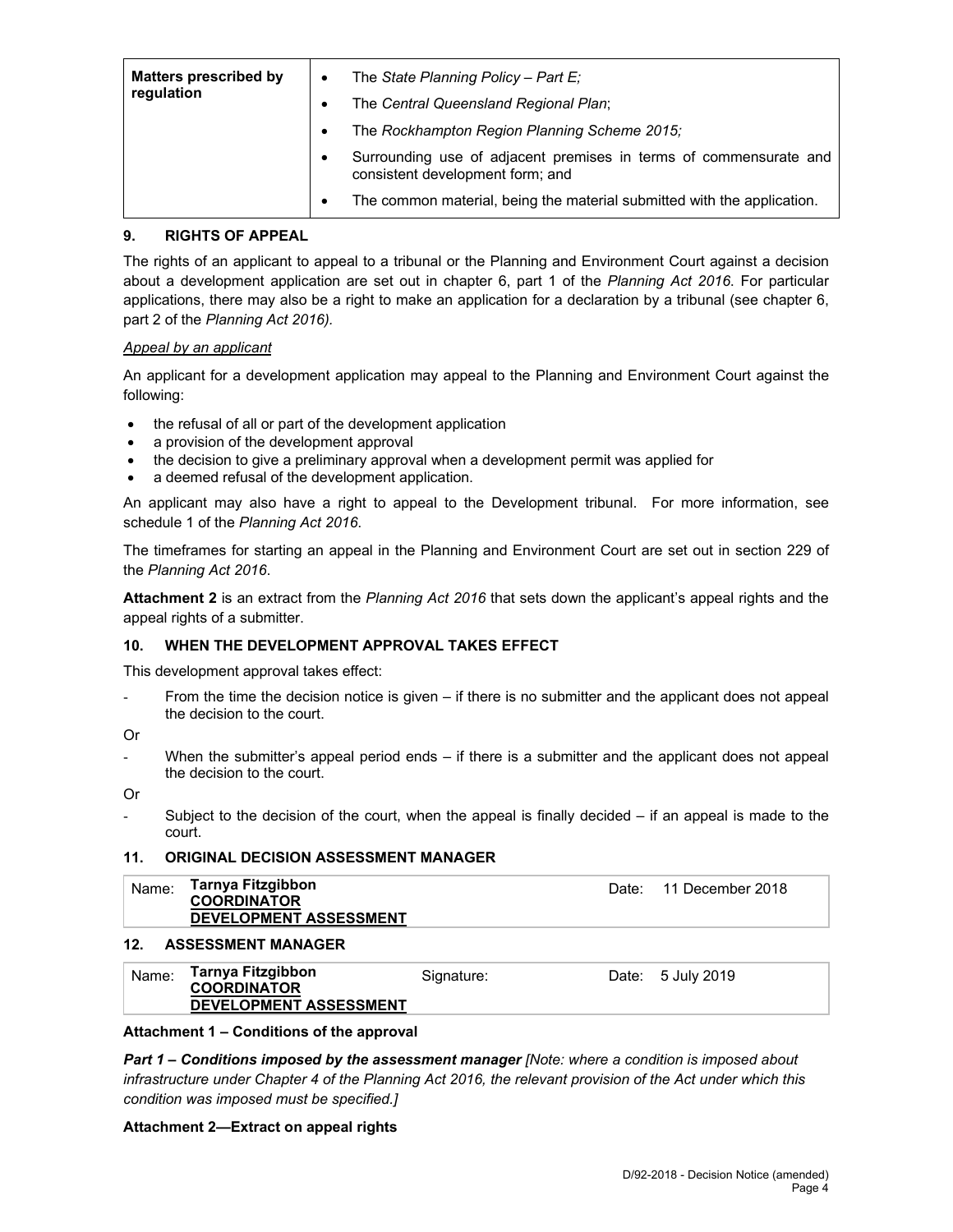

### **Attachment 1 – Part 1 Rockhampton Regional Council Conditions**

*Planning Act 2016* 

### 1.0 ADMINISTRATION

- 1.1 The Developer and his employee, agent, contractor or invitee is responsible for ensuring compliance with the conditions of this development approval.
- 1.2 Where these Conditions refer to "Council" in relation to requiring Council to approve or to be satisfied as to any matter, or conferring on the Council a function, power or discretion, that role may be fulfilled in whole or in part by a delegate appointed for that purpose by the Council.
- 1.3 All conditions, works, or requirements of this development approval must be undertaken, completed, and be accompanied by an Approval Certificate for any operational works required by this development approval:
	- 1.3.1 to Council's satisfaction;
	- 1.3.2 at no cost to Council; and
	- 1.3.3 prior to the commencement of the use,

unless otherwise stated.

- 1.4 Infrastructure requirements of this development approval must be contributed to the relevant authorities, where applicable, at no cost to Council, prior to the commencement of the use, unless otherwise stated.
- 1.5 The following further Development Permits must be obtained prior to the commencement of any works associated with their purposes:
	- 1.5.1 Plumbing and Drainage Works; and
	- 1.5.2 Building Works
- 1.6 All Development Permits for Plumbing and Drainage Works must be obtained prior to the issue of a Development Permit for Building Works.
- 1.7 All works must be designed, constructed and maintained in accordance with the relevant Council policies, guidelines and standards, unless otherwise stated.
- 1.8 All engineering drawings/specifications, design and construction works must be in accordance with the requirements of the relevant *Australian Standards* and must be approved, supervised and certified by a Registered Professional Engineer of Queensland.
- 2.0 APPROVED PLANS AND DOCUMENTS
- 2.1 The approved development must be completed and maintained generally in accordance with the approved plans and documents, except where amended by any condition of this development approval:

| <b>Plan/Document Name</b>        | <b>Plan/Document Reference</b> | Dated        |
|----------------------------------|--------------------------------|--------------|
| Cover Page                       | DA-000, Rev B                  | 26 June 2019 |
| <b>Proposed Site Plan</b>        | DA-010, Rev A                  | 22 May 2019  |
| Existing/Demo Site Plan          | DA-030, Rev A                  | 22 May 2019  |
| <b>Existing/Demo Floor Plans</b> | DA-031, Rev A                  | 22 May 2019  |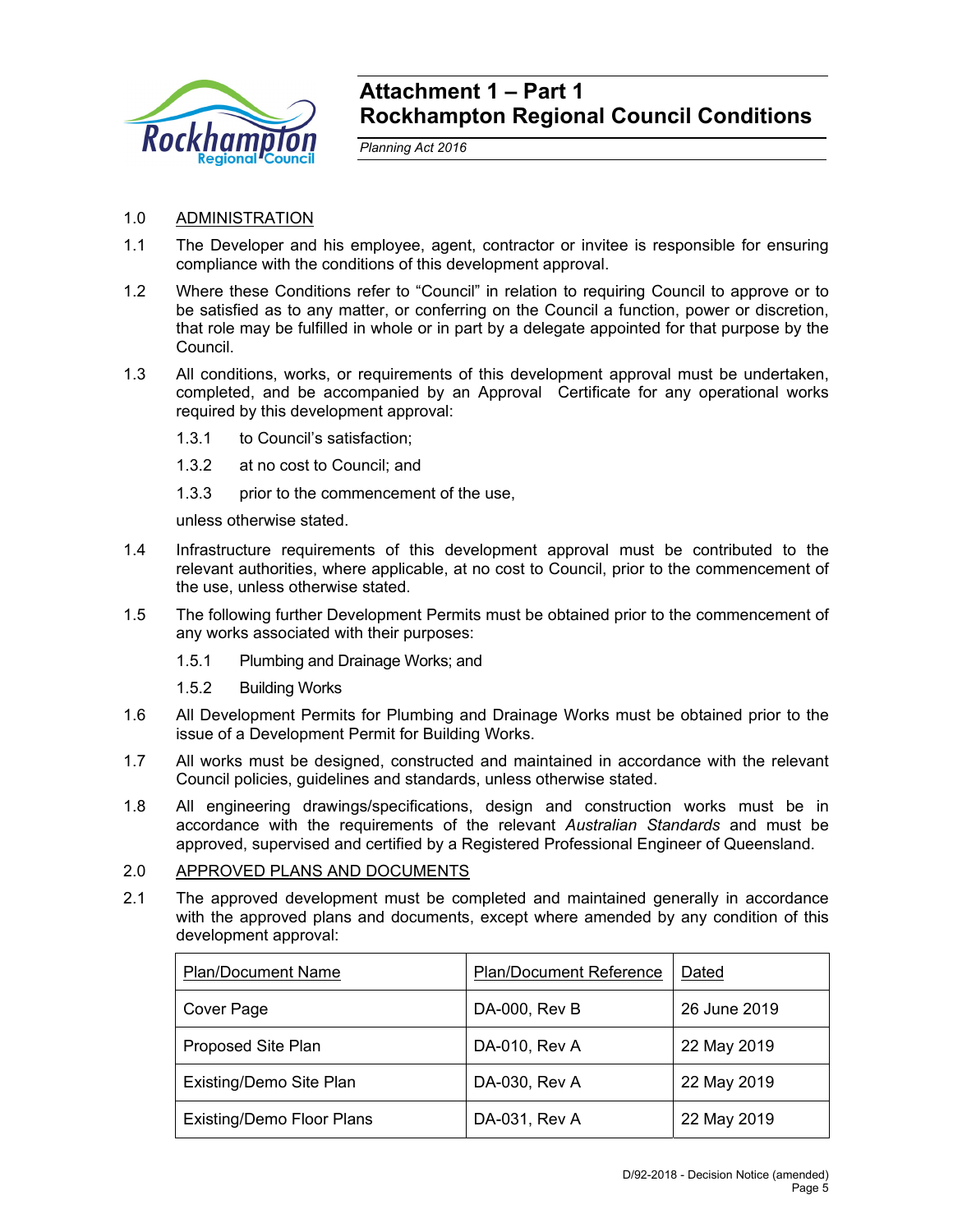| <b>Plan/Document Name</b>          | <b>Plan/Document Reference</b> | Dated       |
|------------------------------------|--------------------------------|-------------|
| Existing/Demo Mezzanine Floor Plan | DA-032, Rev A                  | 22 May 2019 |
| <b>Existing/Demo Elevations</b>    | DA-034, Rev A                  | 22 May 2019 |
| Proposed Floor Plan Reece          | DA-100, Rev A                  | 22 May 2019 |
| Proposed Floor Plan Actrol         | DA-101, Rev A                  | 22 May 2019 |
| Proposed Roof Plan                 | DA-120, Rev A                  | 22 May 2019 |
| <b>Proposed Elevations</b>         | DA-300, Rev A                  | 22 May 2019 |
| <b>Proposed Elevations</b>         | DA-301, Rev A                  | 22 May 2019 |
| Sections                           | DA-400, Rev A                  | 22 May 2019 |

- 2.2 Where there is any conflict between the conditions of this development approval and the details shown on the approved plans and documents, the conditions of this development approval must prevail.
- 2.3 Where conditions require the above plans or documents to be amended, the revised document(s) must be submitted for approval by Council prior to the submission of an application for a Development Permit for Building Works.

#### 3.0 ACCESS AND PARKING WORKS

- 3.1 All access and parking works must be designed and constructed in accordance with the approved plans (refer to condition 2.1), *Capricorn Municipal Development Guidelines*, *Australian Standard AS2890 "Parking facilities"* and the provisions of a Development Permit for Operational Works (access and parking works).
- 3.2 All vehicles must ingress and egress the development in a forward gear.
- 3.3 A minimum of six (6) additional parking spaces must be provided on-site.
- 3.4 Parking spaces must be line-marked in accordance with the approved Site Plan (refer to condition 2.1) and in accordance with the *Australian Standard AS2890 "Parking facilities".*
- 3.5 Pavement markings must be installed in accordance with *Australian Standard AS1742.1 "Manual of uniform traffic control devices".*
- 3.6 All vehicle operation areas must be illuminated in accordance with the requirements of *Australian Standard AS1158* "*Lighting for roads and public spaces"*.

#### 4.0 PLUMBING AND DRAINAGE WORKS

- 4.1 All internal plumbing and drainage works must be designed and constructed in accordance with the approved plans (refer to condition 2.1), *Capricorn Municipal Development Guidelines*, *Water Supply (Safety and Reliability) Act 2008, Plumbing and Drainage Act 2002*, and Council's Plumbing and Drainage Policies.
- 4.2 The development must be connected to Council's reticulated sewerage and water networks.
- 4.3 The existing sewerage and water connection point(s) must be retained, and upgraded if necessary, to service the development.
- 4.4 Adequate fire fighting protection must be provided to the development, and must be certified by an hydraulic engineer or other suitably qualified person.
- 4.5 The proposed development must be provided with a master meter at the development site boundary and sub-meters for each sole occupancy building in accordance with the *Queensland Plumbing and Drainage Code* and Council's Sub-metering Policy.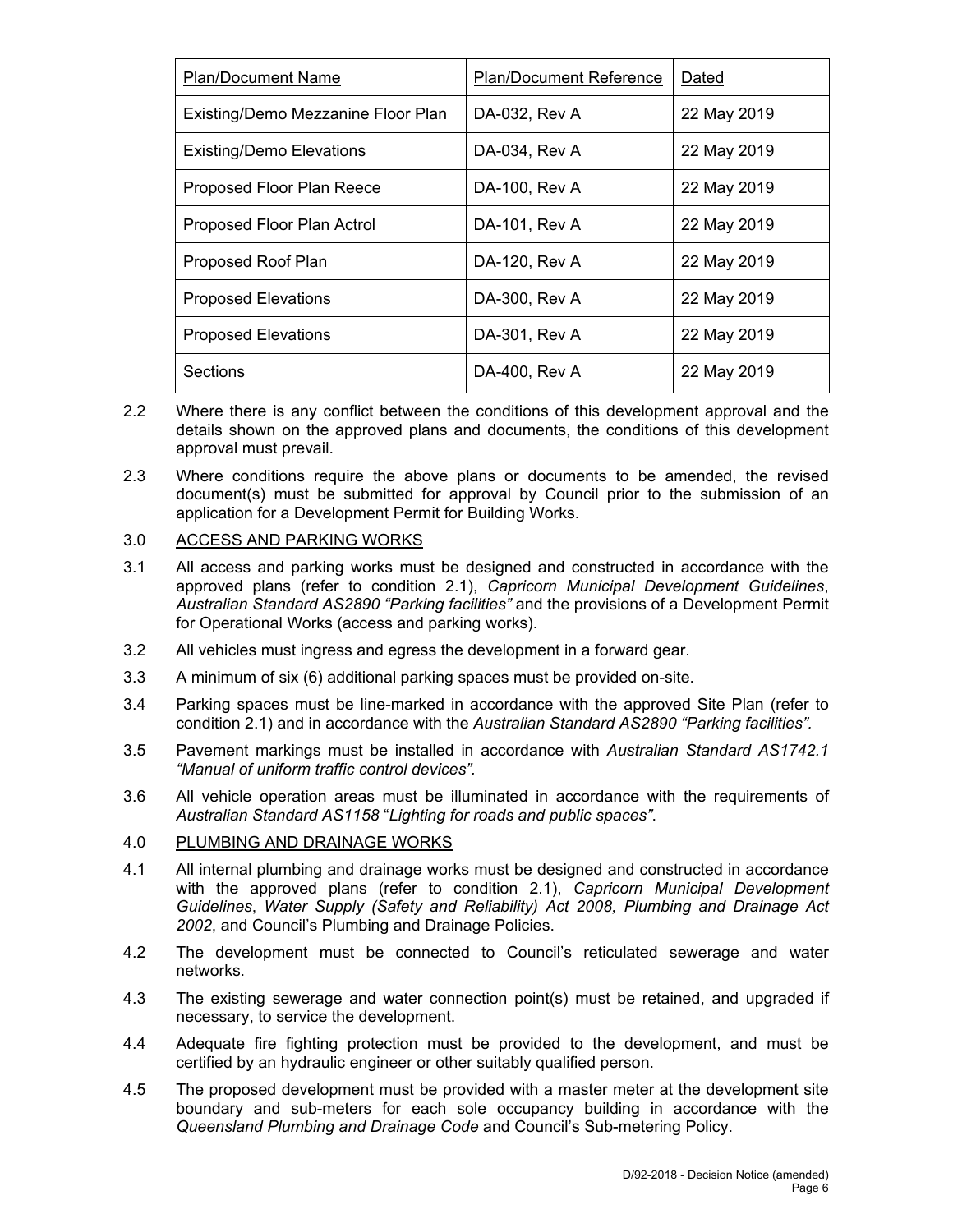### 5.0 ROOF AND ALLOTMENT DRAINAGE WORKS

- 5.1 All roof and allotment drainage works must be designed and constructed in accordance with the approved plans (refer to condition 2.1), *Queensland Urban Drainage Manual*, *Capricorn Municipal Development Guidelines*, and sound engineering practice.
- 5.2 All roof and allotment runoff from the development must be directed to a lawful point of discharge and must not restrict, impair or change the natural flow of runoff water or cause a nuisance to surrounding land or infrastructure.
- 5.3 All roof and allotment drainage from the development must be directed and connected to the existing underground detention tank.
- 6.0 SITE WORKS
- 6.1 Site works must be constructed such that they do not, at any time, in any way restrict, impair or change the natural flow of runoff water, or cause a nuisance or worsening to surrounding land or infrastructure.
- 6.2 All site works must be undertaken to ensure that there is:
	- 6.2.1 no increase in upstream or downstream flood levels for all levels of immunity up to a one per cent (1%) Annual exceedance probability flood event;
	- 6.2.2 no increase in velocity profiles, for which no remedy exists to prevent erosion and/or scouring. In the event that modelling shows non-compliance with the above, works must be undertaken within the system to satisfy the above criteria for development; and
	- 6.2.3 a lawful point of discharge to which the approved works drain during construction phase.

Easements will be required over any other land to accommodate the flows.

- 7.0 BUILDING WORKS
- 7.1 Deleted.
- 7.2 Deleted.
- 7.3 All external elements, such as air conditioners, pool and spa pumps and associated equipment, must be adequately screened from public view, to Council's satisfaction.
- 7.4 Any lighting devices associated with the development, such as sensory lighting, must be positioned on the development site and shielded so as not to cause glare or other nuisance to nearby residents and motorists. Night lighting must be designed, constructed and operated in accordance with *Australian Standard AS4282 "Control of the obtrusive effects of outdoor lighting"*.
- 7.5 Impervious paved waste storage area/s must be provided in accordance with the approved plans (refer to condition 2.1) and the *Environmental Protection Regulation 2008* and must be:
	- 7.5.1 designed and located so as not to cause a nuisance to neighbouring properties;
	- 7.5.2 screened to obstruct from view the contents of the waste storage area;
	- 7.5.3 of a sufficient size to accommodate commercial type bins that will be serviced by a commercial contractor plus clearances around the bins for manoeuvring and cleaning;
	- 7.5.4 setback a minimum of two (2) metres from any road frontage; and
	- 7.5.5 provided with a suitable hosecock and hoses at the refuse container area, and washdown must be drained to the sewer and fitted with an approved stormwater diversion valve arrangement in accordance with the Sewerage Trade Waste provisions and the *Plumbing and Drainage Act 2002.*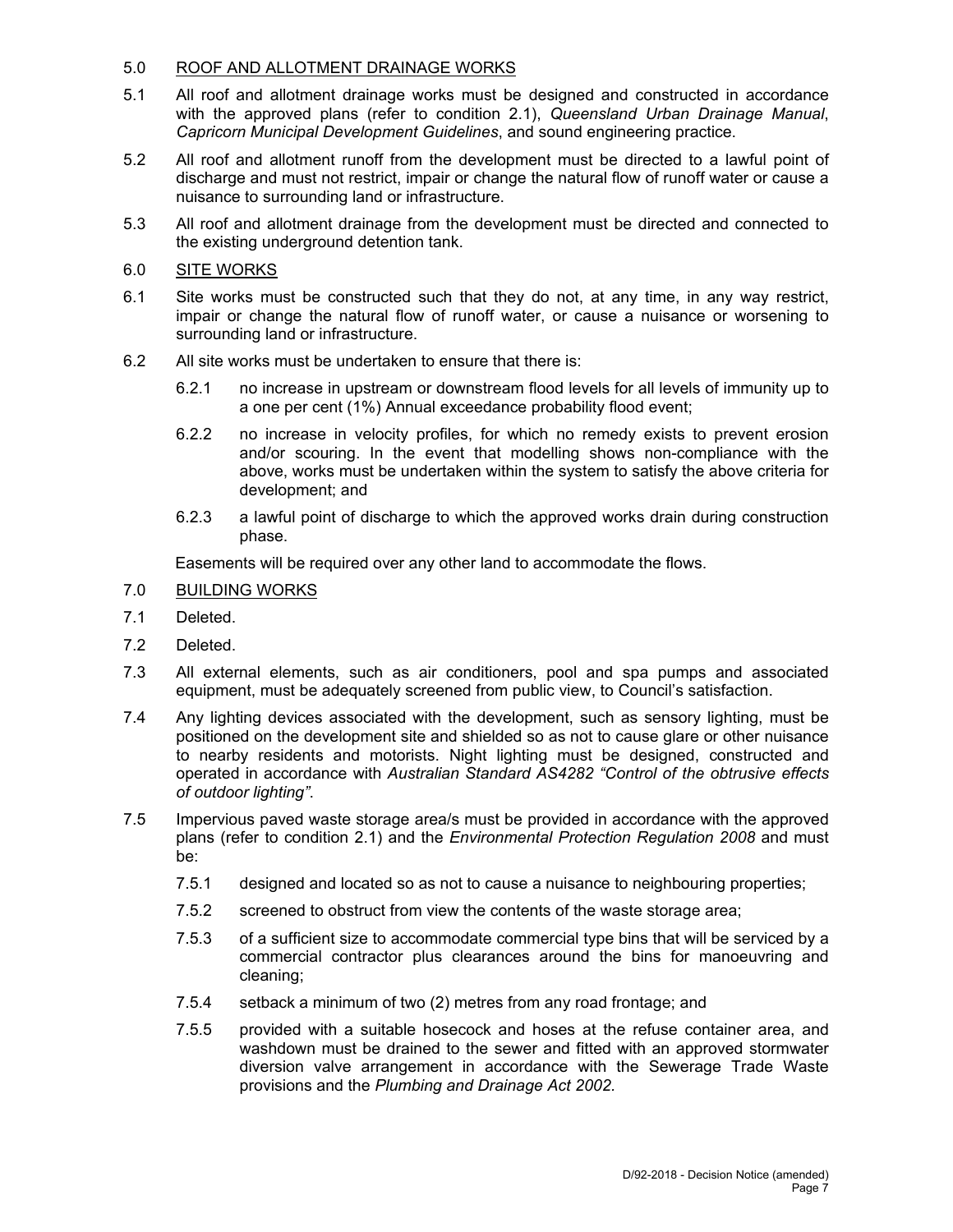As an alternative to a washdown facility, a fully contained commercial bin cleaning service is acceptable provided no wastewater is discharged from the site to the sewer.

#### 8.0 LANDSCAPING WORKS

- 8.1 All landscaping must be established generally in accordance with the approved plans (refer to condition 2.1). The landscaping must be constructed and/or established prior to the commencement of the use and the landscape areas must predominantly contain plant species that are locally native to the Central Queensland region due to their low water dependency.
- 8.2 Large trees must not be planted within one (1) metre of the centreline of any sewerage and/or water infrastructure; small shrubs and groundcover are acceptable.
- 8.3 Landscaping, or any part thereof, upon reaching full maturity, must not:
	- (i) obstruct sight visibility zones as defined in the *Austroads 'Guide to Traffic Engineering Practice'* series of publications;
	- (ii) adversely affect any road lighting or public space lighting; or
	- (iii) adversely affect any Council infrastructure, or public utility plant.

#### 9.0 ASSET MANAGEMENT

- 9.1 Any alteration necessary to electricity, telephone, water mains, sewerage mains, and/or public utility installations resulting from the development or in connection with the development, must be undertaken and completed at no cost to Council.
- 9.2 Any damage to existing stormwater, water supply and sewerage infrastructure, kerb and channel, pathway or roadway (including removal of concrete slurry from public land and Council infrastructure), that occurs while any works are being carried out in association with this development approval must be repaired at full cost to the developer. This includes the reinstatement of any existing traffic signs or pavement markings that may have been removed or damaged.

#### 10.0 ENVIRONMENTAL

10.1 An Erosion Control and Stormwater Control Management Plan in accordance with the *Capricorn Municipal Design Guidelines*, must be implemented, monitored and maintained for the duration of the development works, and until all exposed soil areas are permanently stabilised (for example, turfed, hydromulched, concreted, landscaped). The plan must be available on-site for inspection by Council Officers whilst all works are being carried out.

#### 11.0 ENVIRONMENTAL HEALTH

- 11.1 Any lighting devices associated with the development, such as sensory lighting, must be positioned on the development site and shielded so as not to cause glare or other nuisance to nearby residents and motorists. Night lighting must be designed, constructed and operated in accordance with *Australian Standard AS4282 "Control of the obtrusive effects of outdoor lighting"*.
- 11.2 Noise emitted from the activity must not cause an environmental nuisance.
- 11.3 Operations on the site must have no significant impact on the amenity of adjoining premises or the surrounding area due to the emission of light, noise or dust.

### 12.0 OPERATING PROCEDURES

- 12.1 All construction materials, waste, waste skips, machinery and contractors' vehicles must be located and stored or parked within the development site. Storage of materials or parking of construction machinery or contractors' vehicles must not occur within Chappell Street.
- 12.2 All waste must be stored within a waste storage area (for example, general waste, recyclable waste, pallets, empty drums etcetera) in accordance with the approved plans (refer to condition 2.1). The owner of the land must ensure that:
	- 12.2.1 the area is kept in a clean and tidy condition;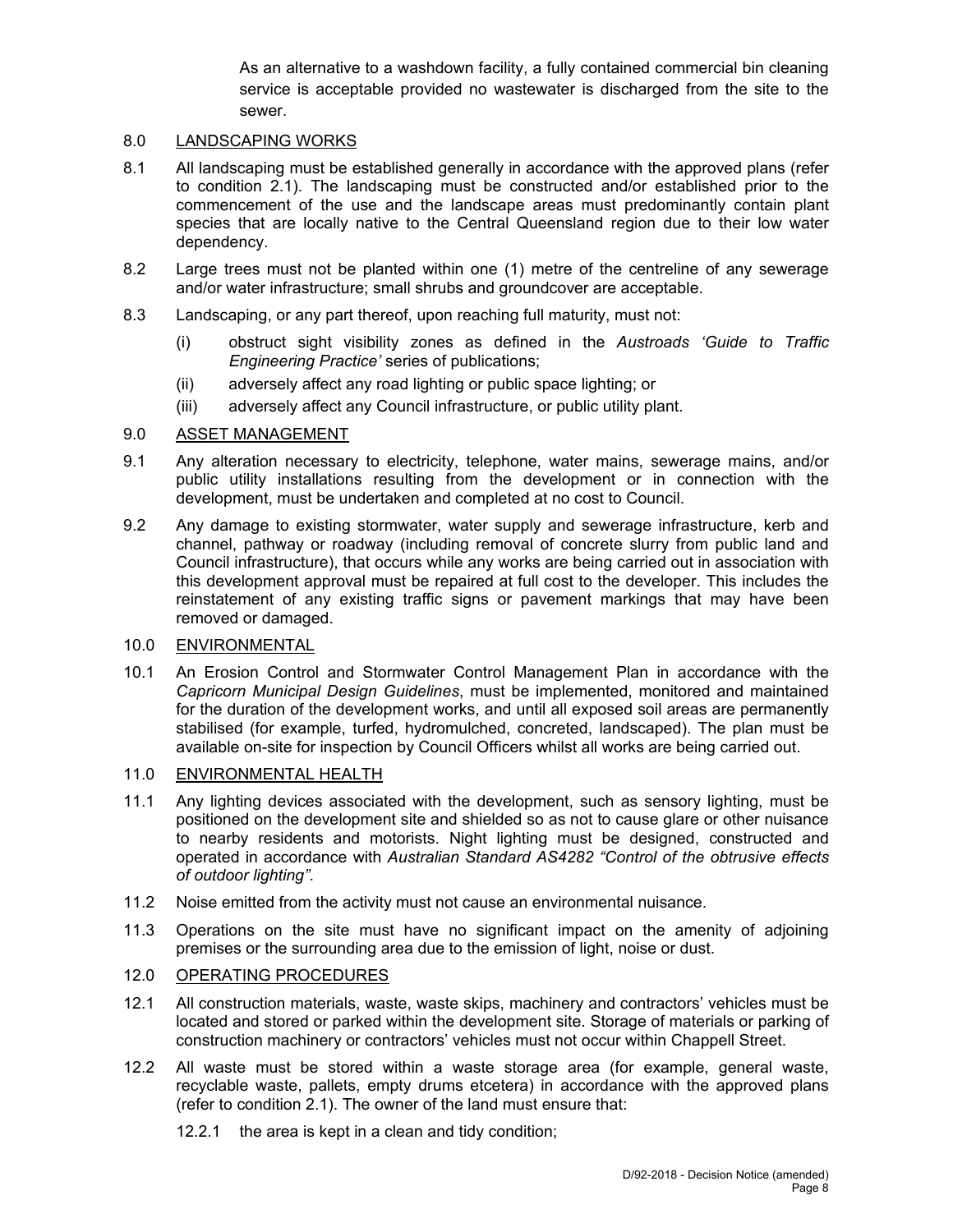- 12.2.2 fences and screens are maintained;
- 12.2.3 no waste material is stored external to the waste storage area/s;
- 12.2.4 all wash down of refuse containers takes place in the existing washdown facility;
- 12.2.5 the area is maintained in accordance with *Environmental Protection Regulation 2008*.

#### ADVISORY NOTES

#### NOTE 1. Aboriginal Cultural Heritage

It is advised that under section 23 of the *Aboriginal Cultural Heritage Act 2003*, a person who carries out an activity must take all reasonable and practicable measures to ensure the activity does not harm Aboriginal cultural heritage (the "cultural heritage duty of care"). Maximum penalties for breaching the duty of care are listed in the Aboriginal cultural heritage legislation. The information on Aboriginal cultural heritage is available on the Department of Aboriginal and Torres Strait Islander and Partnerships website www.datsip.qld.gov.au.

#### NOTE 2. General Environmental Duty

General environmental duty under the *Environmental Protection Act 1994* prohibits unlawful environmental nuisance caused by noise, aerosols, particles, dust, ash, fumes, light, odour or smoke beyond the boundaries of the development site during all stages of the development including earthworks, construction and operation.

#### NOTE 3. General Safety Of Public During Construction

The *Work Health and Safety Act 2011* and *Manual of Uniform Traffic Control Devices* must be complied with in carrying out any construction works, and to ensure safe traffic control and safe public access in respect of works being constructed on a road.

#### NOTE 4. Infrastructure Charges Notice

This application is subject to infrastructure charges in accordance with Council policies. The charges are presented on an Infrastructure Charges Notice.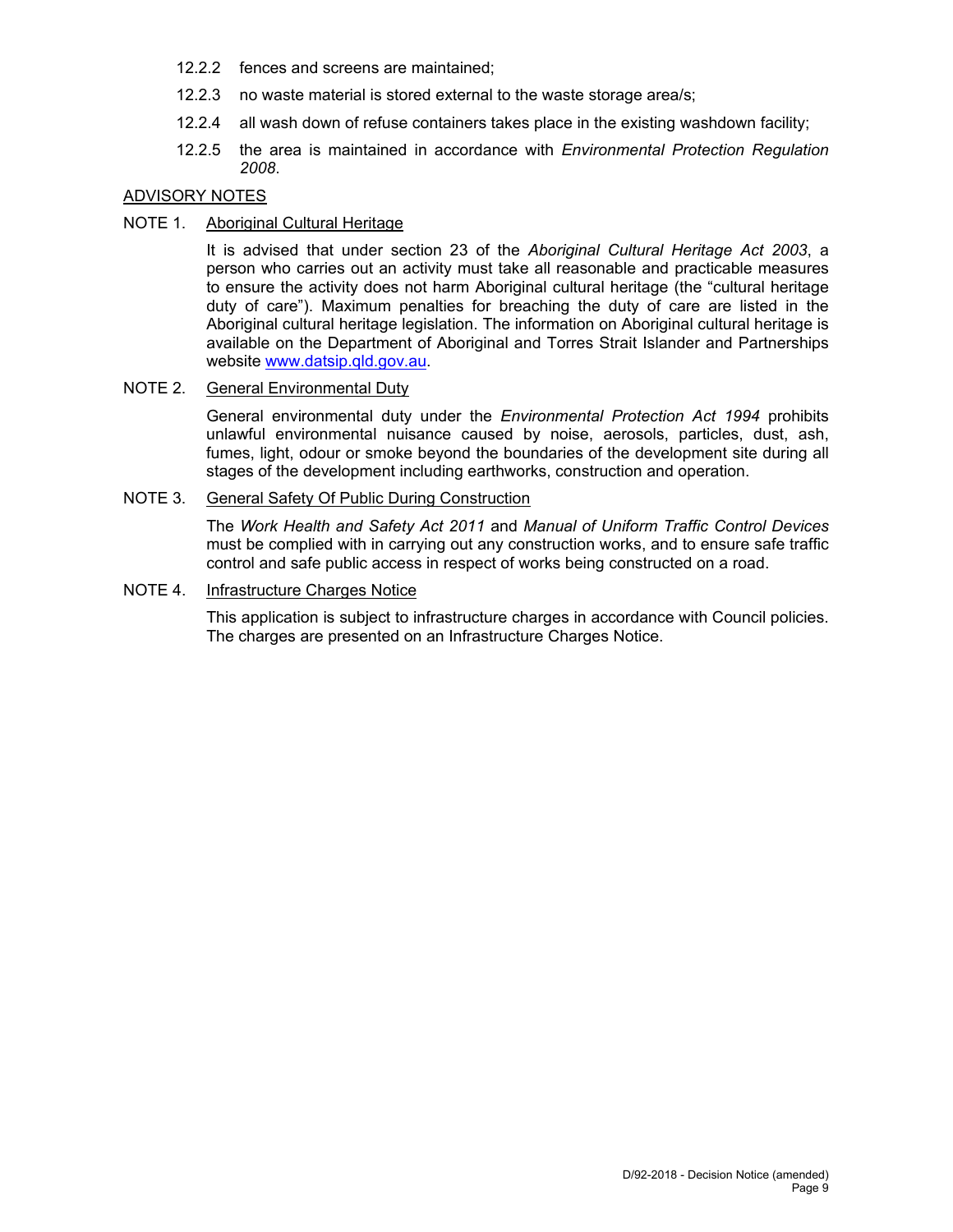

# **Attachment 2 - Appeal Rights**

*PLANNING ACT 2016*

The following is an extract from the *Planning Act 2016 (Chapter 6)*

#### *Appeal rights*

#### *229 Appeals to tribunal or P&E Court*

- (1) Schedule 1 states—
	- (a) matters that may be appealed to— (i) either a tribunal or the P&E Court; or (ii) only a tribunal; or
		- (iii) only the P&E Court; and
	- (b) the person—
		- (i) who may appeal a matter (the **appellant**); and
		- (ii) who is a respondent in an appeal of the matter; and
		- (iii) who is a co-respondent in an appeal of the matter; and
		- (iv) who may elect to be a co-respondent in an appeal of the matter.
- (2) An appellant may start an appeal within the appeal period.
- (3) The **appeal period** is—
	- (a) for an appeal by a building advisory agency—10 business days after a decision notice for the decision is given to the agency or
	- (b) for an appeal against a deemed refusal—at any time after the deemed refusal happens; or
	- (c) for an appeal against a decision of the Minister, under chapter 7, part 4, to register premises or to renew the registration of premises—20 business days after a notice is published under section 269(3)(a) or (4); or
	- (d) for an appeal against an infrastructure charges notice— 20 business days after the infrastructure charges notice is given to the person; or
	- (e) for an appeal about a deemed approval of a development application for which a decision notice has not been given—30 business days after the applicant gives the deemed approval notice to the assessment manager; or
	- (f) for any other appeal—20 business days after a notice of the decision for the matter, including an enforcement notice, is given to the person.
	- Note—

See the P&E Court Act for the court's power to extend the appeal period.

- (4) Each respondent and co-respondent for an appeal may be heard in the appeal.
- (5) If an appeal is only about a referral agency's response, the assessment manager may apply to the tribunal or P&E Court to withdraw from the appeal.
- (6) To remove any doubt, it is declared that an appeal against an infrastructure charges notice must not be about—
	- (a) the adopted charge itself; or
	- (b) for a decision about an offset or refund—
		- (i) the establishment cost of trunk infrastructure identified in a LGIP; or
	- (ii) the cost of infrastructure decided using the method included in the local government's charges resolution.

#### **230 Notice of appeal**

- (1) An appellant starts an appeal by lodging, with the registrar of the tribunal or P&E Court, a notice of appeal that— (a) is in the approved form; and
	- (b) succinctly states the grounds of the appeal.
- (2) The notice of appeal must be accompanied by the required fee.
- (3) The appellant or, for an appeal to a tribunal, the registrar must, within the service period, give a copy of the notice of appeal to—
- (a) the respondent for the appeal; and
- (b) each co-respondent for the appeal; and
- (c) for an appeal about a development application under schedule 1, table 1, item 1—each principal submitter for the development application; and
- (d) for an appeal about a change application under schedule 1, table 1, item 2—each principal submitter for the change application; and
- (e) each person who may elect to become a co-respondent for the appeal, other than an eligible submitter who is not a principal submitter in an appeal under paragraph (c) or (d); and
- (f) for an appeal to the P&E Court—the chief executive; and
- (g) for an appeal to a tribunal under another Act—any other person who the registrar considers appropriate.
- (4) The **service period** is—
	- (a) if a submitter or advice agency started the appeal in the P&E Court-2 business days after the appeal is started; or
	- (b) otherwise—10 business days after the appeal is started.
- (5) A notice of appeal given to a person who may elect to be a co-respondent must state the effect of subsection
- (6) A person elects to be a co-respondent by filing a notice of election, in the approved form, within 10 business days

after the notice of appeal is given to the person*.*

- **231 Other appeals**
- (1) Subject to this chapter, schedule 1 and the P&E Court Act, unless the Supreme Court decides a decision or other matter under this Act is affected by jurisdictional error, the decision or matter is non-appealable.
- (2) The Judicial Review Act 1991, part 5 applies to the decision or matter to the extent it is affected by jurisdictional error.
- (3) A person who, but for subsection (1) could have made an application under the Judicial Review Act 1991 in relation to the decision or matter, may apply under part 4 of that Act for a statement of reasons in relation to the decision or matter.
- (4) In this section— **decision** includes—
	- (a) conduct engaged in for the purpose of making a decision; and
	- (b) other conduct that relates to the making of a decision; and
	- (c) the making of a decision or the failure to make a decision; and
	- (d) a purported decision; and
	- (e) a deemed refusal.

**non-appealable**, for a decision or matter, means the decision or matter—

- (a) is final and conclusive; and
- (b) may not be challenged, appealed against, reviewed, quashed, set aside or called into question in any other way under the Judicial Review Act 1991 or otherwise, whether by the Supreme Court, another court, a tribunal or another entity; and
- (c) is not subject to any declaratory, injunctive or other order of the Supreme Court, another court, a tribunal or another entity on any ground.

#### **232 Rules of the P&E Court**

- (1) A person who is appealing to the P&E Court must comply with the rules of the court that apply to the appeal.
- (2) However, the P&E Court may hear and decide an appeal even if the person has not complied with rules of the P&E Court.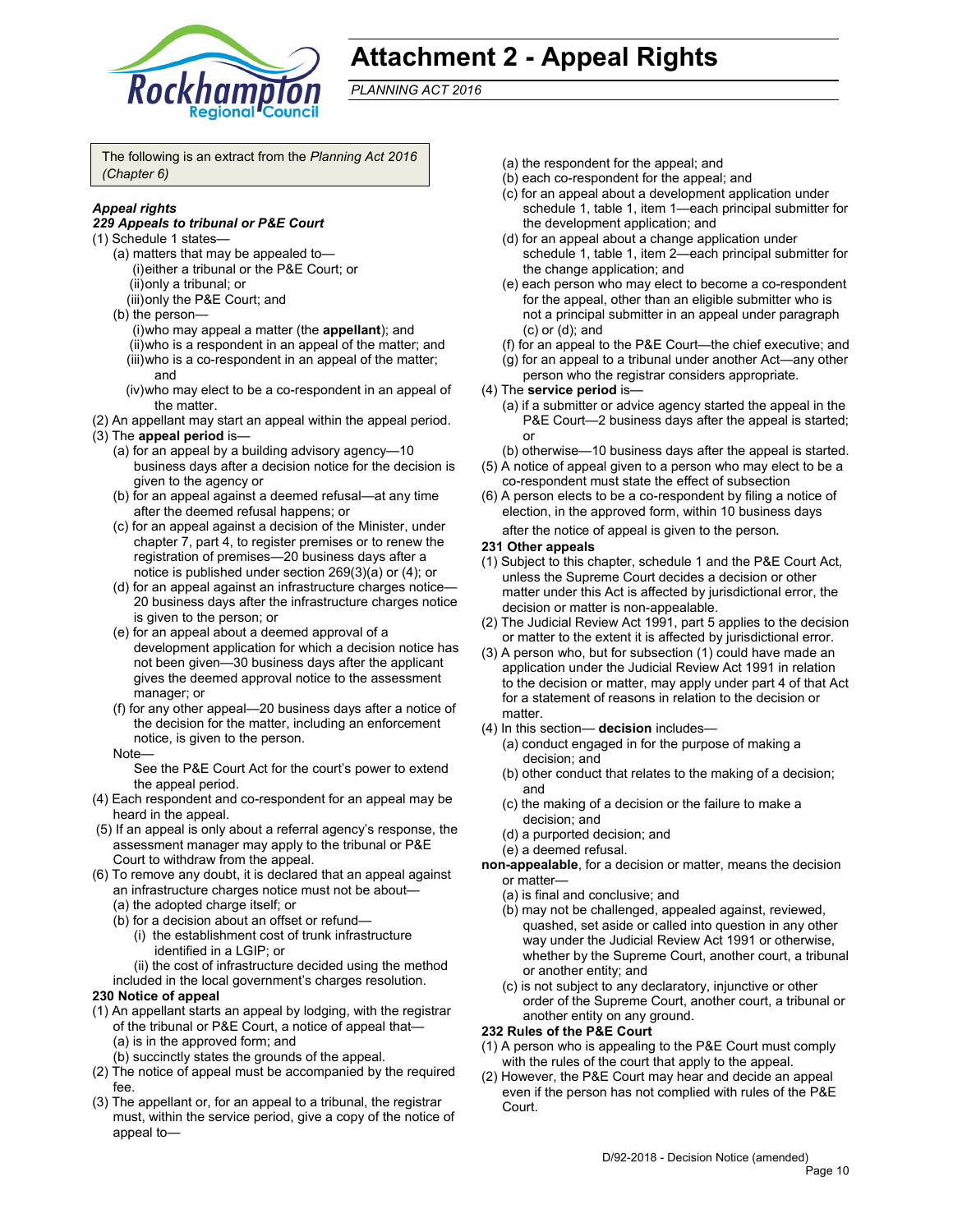

## **Appeal Rights**

*PLANNING ACT 2016*

#### **Schedule 1**

#### **Appeals section 229**

#### **1 Appeal rights and parties to appeals**

(1) Table 1 states the matters that may be appealed to—(a) the P&E court; or (b) a tribunal.

- (2) However, table 1 applies to a tribunal only if the matter involves—
	- (a) the refusal, or deemed refusal of a development application, for—
	- (i) a material change of use for a classified building; or
	- (ii) operational work associated with building work, a retaining wall, or a tennis court; or
	- (b) a provision of a development approval for—
	- (i) a material change of use for a classified building; or
- (ii) operational work associated with building work, a retaining wall, or a tennis court; or
	- (c) if a development permit was applied for—the decision to give a preliminary approval for—
		- (i) a material change of use for a classified building; or
		- (ii) operational work associated with building work, a retaining wall, or a tennis court; or
	- (d) a development condition if—
		- (i) the development approval is only for a material change of use that involves the use of a building classified under the Building Code as a class 2 building; and
		- (ii) the building is, or is proposed to be, not more than 3 storeys; and
		- (iii) the proposed development is for not more than 60 sole-occupancy units; or
	- (e) a decision for, or a deemed refusal of, an extension application for a development approval that is only for a material change of use of a classified building; or
	- (f) a decision for, or a deemed refusal of, a change application for a development approval that is only for a material change of use of a classified building; or
	- (g) a matter under this Act, to the extent the matter relates to—
		- (i) the Building Act, other than a matter under that Act that may or must be decided by the Queensland Building and Construction Commission; or
		- (ii) the Plumbing and Drainage Act, part 4 or 5; or
	- (h) a decision to give an enforcement notice in relation to a matter under paragraphs (a) to (g); or
	- (i) a decision to give an infrastructure charges notice; or
	- (j) the refusal, or deemed refusal, of a conversion application; or
	- (k) a matter that, under another Act, may be appealed to the tribunal; or
	- (l) a matter prescribed by regulation.
- (3) Also, table 1 does not apply to a tribunal if the matter

involves—

- (a) for a matter in subsection  $(2)(a)$  to  $(d)$ 
	- (i) a development approval for which the development application required impact assessment; and
	- (ii) a development approval in relation to which the assessment manager received a properly made submission for the development application; or
- (b) a provision of a development approval about the identification or inclusion, under a variation approval, of a matter for the development.
- (4) Table 2 states the matters that may be appealed only to the P&E Court.
- (5) Table 3 states the matters that may be appealed only to the tribunal.
- (6) In each table—
	- (a) column 1 states the appellant in the appeal; and
	- (b) column 2 states the respondent in the appeal; and
	- (c) column 3 states the co-respondent (if any) in the appeal; and
	- (d) column 4 states the co-respondents by election (if any) in the appeal.
- (7) If the chief executive receives a notice of appeal under section 230(3)(f), the chief executive may elect to be a corespondent in the appeal.

| Table 1<br>Appeals to the P&E Court and, for certain matters, to a tribunal                                                                                                                                                                                                                                                                    |                           |                                         |                                                       |  |
|------------------------------------------------------------------------------------------------------------------------------------------------------------------------------------------------------------------------------------------------------------------------------------------------------------------------------------------------|---------------------------|-----------------------------------------|-------------------------------------------------------|--|
| 1. Development applications<br>An appeal may be made against-<br>(a) the refusal of all or part of the development application; or<br>(b) the deemed refusal of the development application; or<br>(c) a provision of the development approval; or<br>(d) if a development permit was applied for-the decision to give a preliminary approval. |                           |                                         |                                                       |  |
| Column <sub>1</sub><br>Column <sub>2</sub><br>Column 3<br>Column 4                                                                                                                                                                                                                                                                             |                           |                                         |                                                       |  |
| Appellant<br>Respondent<br>Co-respondent<br>Co-respondent by election<br>(i f any)<br>$($ if any $)$                                                                                                                                                                                                                                           |                           |                                         |                                                       |  |
| The applicant                                                                                                                                                                                                                                                                                                                                  | The assessment<br>manager | If the appeal is about<br>a concurrence | 1 A concurrence agency that is<br>not a co-respondent |  |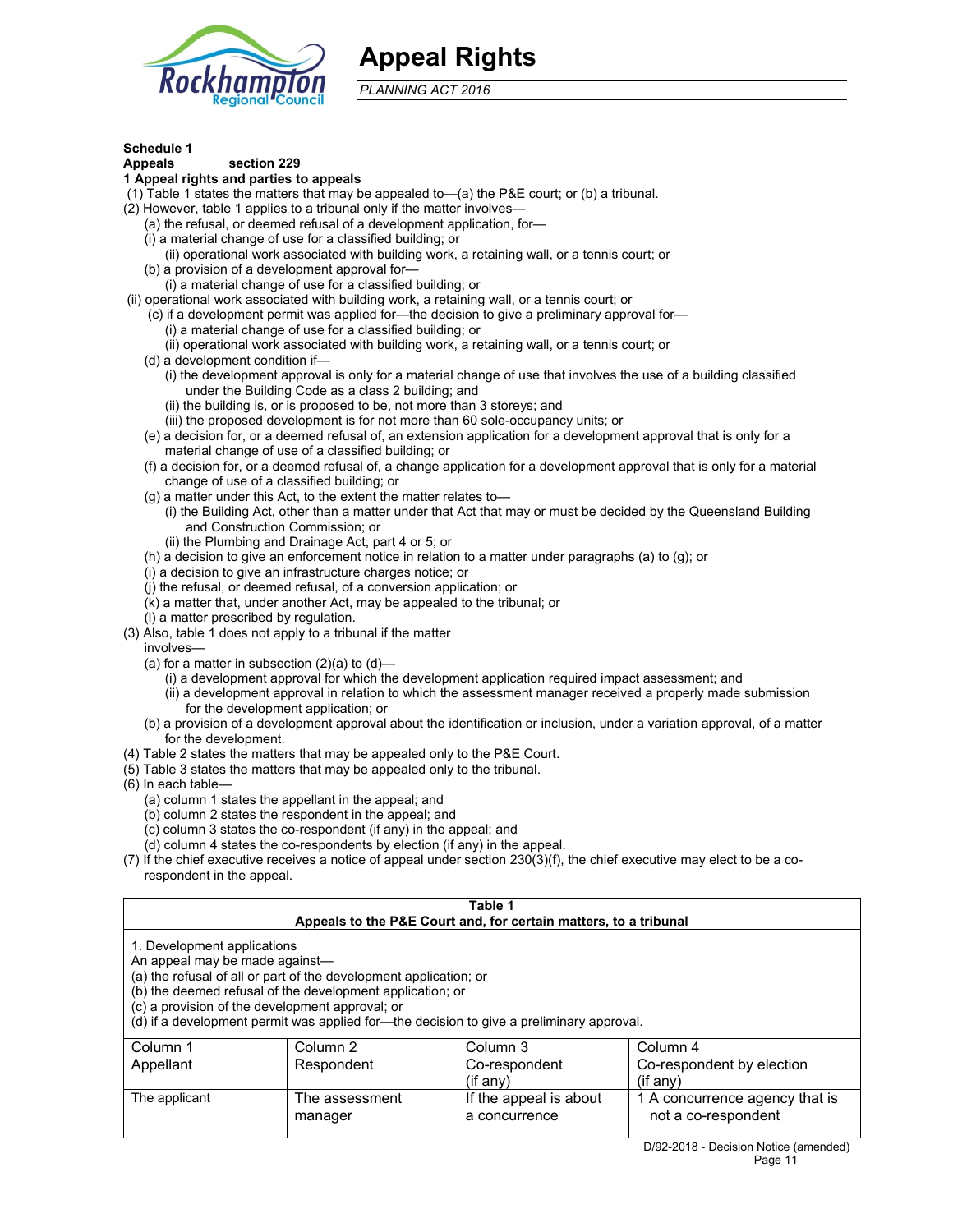| Table 1<br>Appeals to the P&E Court and, for certain matters, to a tribunal                                                                                                                                                                                                                                                                                                                                                                                                                                                                                                                                                                                                                                                                                                                                                                                          |                                   |                                                                 |                                                                                                                                                                                                                                                                                                                                                 |
|----------------------------------------------------------------------------------------------------------------------------------------------------------------------------------------------------------------------------------------------------------------------------------------------------------------------------------------------------------------------------------------------------------------------------------------------------------------------------------------------------------------------------------------------------------------------------------------------------------------------------------------------------------------------------------------------------------------------------------------------------------------------------------------------------------------------------------------------------------------------|-----------------------------------|-----------------------------------------------------------------|-------------------------------------------------------------------------------------------------------------------------------------------------------------------------------------------------------------------------------------------------------------------------------------------------------------------------------------------------|
|                                                                                                                                                                                                                                                                                                                                                                                                                                                                                                                                                                                                                                                                                                                                                                                                                                                                      |                                   | agency's referral<br>response-the<br>concurrence agency         | 2 If a chosen Assessment<br>manager is the respondent-<br>the prescribed assessment<br>manager<br>3 Any eligible advice agency for<br>the application<br>4 Any eligible submitter for the<br>application                                                                                                                                        |
| 2. Change applications<br>An appeal may be made against-<br>(b) a deemed refusal of a change application.                                                                                                                                                                                                                                                                                                                                                                                                                                                                                                                                                                                                                                                                                                                                                            |                                   |                                                                 | (a) a responsible entity's decision for a change application, other than a decision made by the P&E court; or                                                                                                                                                                                                                                   |
| Column 1<br>Appellant                                                                                                                                                                                                                                                                                                                                                                                                                                                                                                                                                                                                                                                                                                                                                                                                                                                | Column <sub>2</sub><br>Respondent | Column 3<br>Co-respondent<br>(if any)                           | Column 4<br>Co-respondent by election<br>(if any)                                                                                                                                                                                                                                                                                               |
| 1 The applicant<br>2 If the responsible<br>entity is the<br>assessment<br>manager-an<br>affected entity that<br>gave a pre-request<br>notice or response<br>notice                                                                                                                                                                                                                                                                                                                                                                                                                                                                                                                                                                                                                                                                                                   | The responsible<br>entity         | If an affected entity<br>starts the appeal-the<br>applicant     | 1 A concurrence agency for the<br>development application<br>2 If a chosen assessment<br>manager is the respondent-<br>the prescribed assessment<br>manager<br>3 A private certifier for the<br>development application<br>4 Any eligible advice agency for<br>the change application<br>5 Any eligible submitter for the<br>change application |
| 3. Extension applications<br>An appeal may be made against-<br>(a) the assessment manager's decision about an extension application; or<br>(b) a deemed refusal of an extension application.                                                                                                                                                                                                                                                                                                                                                                                                                                                                                                                                                                                                                                                                         |                                   |                                                                 |                                                                                                                                                                                                                                                                                                                                                 |
| Column 1<br>Appellant                                                                                                                                                                                                                                                                                                                                                                                                                                                                                                                                                                                                                                                                                                                                                                                                                                                | Column <sub>2</sub><br>Respondent | Column 3<br>Co-respondent<br>(if any)                           | Column 4<br>Co-respondent by election<br>(if any)                                                                                                                                                                                                                                                                                               |
| 1 The applicant<br>$\overline{2}$<br>For a matter other<br>than a deemed<br>refusal of an<br>extension<br>application $-$ a<br>concurrence<br>agency, other than<br>the chief executive,<br>for the application                                                                                                                                                                                                                                                                                                                                                                                                                                                                                                                                                                                                                                                      | The assessment<br>manager         | If a concurrence<br>agency starts the<br>appeal - the applicant | If a chosen assessment<br>manager is the respondent - the<br>prescribed assessment manager                                                                                                                                                                                                                                                      |
| 4. Infrastructure charges notices<br>An appeal may be made against an infrastructure charges notice on 1 or more of the following grounds<br>a) The notice involved an error relating to $-$<br>(i) The application of the relevant adopted charge; or<br>Examples of errors in applying an adopted charge -<br>The incorrect application of gross floor area for a non-residential development<br>Applying an incorrect 'use category', under a regulation, to the development<br>The working out of extra demands, for section 120; or<br>(1)<br>An offset or refund; or<br>(ii)<br>b) The was no decision about an offset or refund; or<br>c) If the infrastructure charges notice states a refund will be given - the timing for giving the refund; or<br>d) The amount of the charge is so unreasonable that no reasonable relevant local government could have |                                   |                                                                 |                                                                                                                                                                                                                                                                                                                                                 |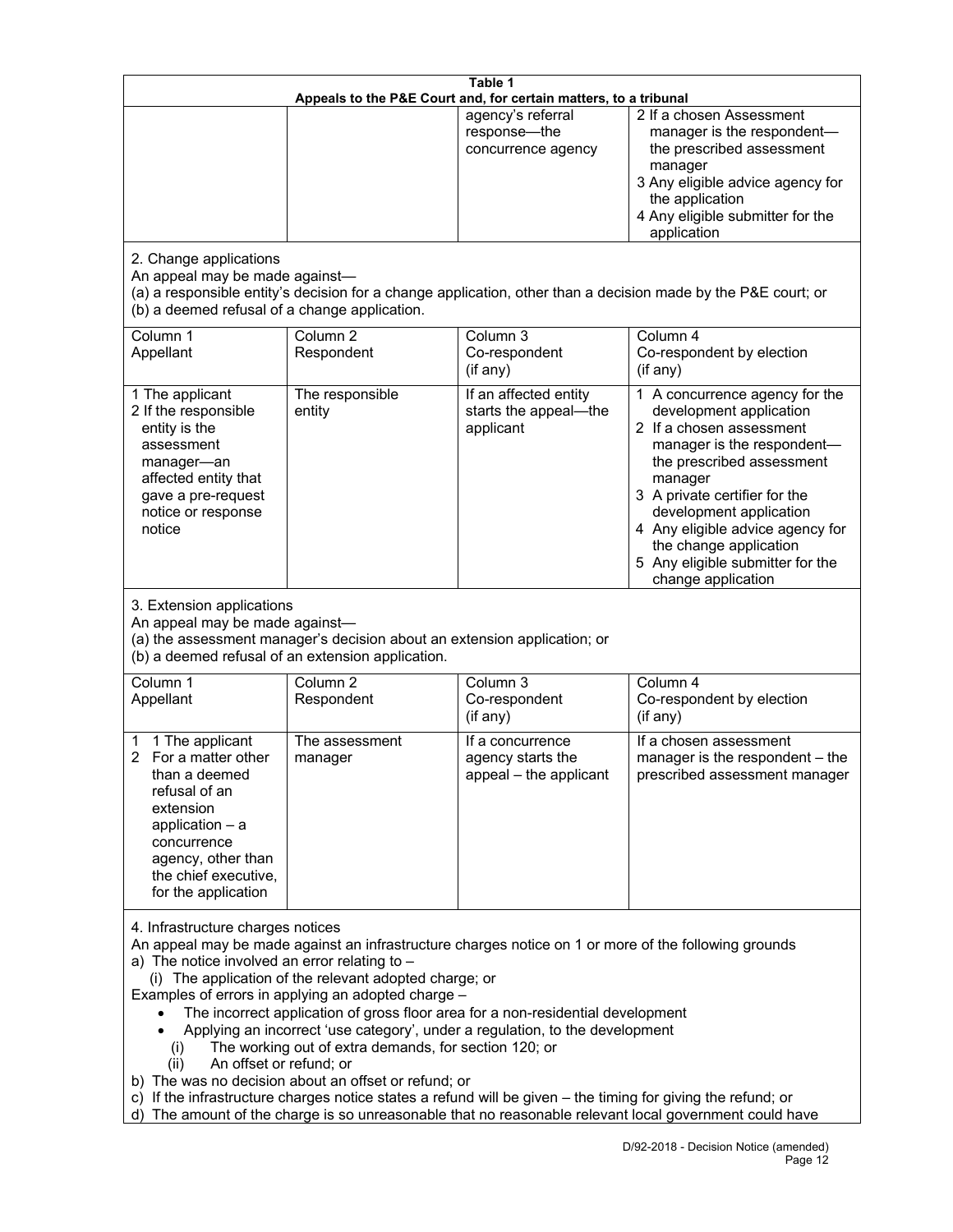| Table 1<br>Appeals to the P&E Court and, for certain matters, to a tribunal                                                                                          |                                                                           |                                       |                                                                                                                                                                            |  |
|----------------------------------------------------------------------------------------------------------------------------------------------------------------------|---------------------------------------------------------------------------|---------------------------------------|----------------------------------------------------------------------------------------------------------------------------------------------------------------------------|--|
| imposed the amount.                                                                                                                                                  |                                                                           |                                       |                                                                                                                                                                            |  |
|                                                                                                                                                                      |                                                                           |                                       |                                                                                                                                                                            |  |
| Column <sub>1</sub><br>Appellant                                                                                                                                     | Column <sub>2</sub><br>Respondent                                         | Column 3<br>Co-respondent<br>(if any) | Column 4<br>Co-respondent by election<br>$($ if any $)$                                                                                                                    |  |
| The person given the<br>Infrastructure charges<br>notice                                                                                                             | The local government<br>that gave the<br>infrastructure charges<br>notice |                                       |                                                                                                                                                                            |  |
| 5. Conversion applications<br>An appeal may be made against-<br>(a) the refusal of a conversion application; or<br>(b) a deemed refusal of a conversion application. |                                                                           |                                       |                                                                                                                                                                            |  |
| Column <sub>1</sub><br>Appellant                                                                                                                                     | Column <sub>2</sub><br>Respondent                                         | Column 3<br>Co-respondent<br>(if any) | Column 4<br>Co-respondent by election<br>(if any)                                                                                                                          |  |
| The applicant                                                                                                                                                        | The local government<br>to which the conversion<br>application was made   | $\overline{a}$                        |                                                                                                                                                                            |  |
| 6. Enforcement notices<br>An appeal may be made against the decision to give an enforcement notice.                                                                  |                                                                           |                                       |                                                                                                                                                                            |  |
| Column 1<br>Appellant                                                                                                                                                | Column <sub>2</sub><br>Respondent                                         | Column 3<br>Co-respondent<br>(if any) | Column 4<br>Co-respondent by election<br>(if any)                                                                                                                          |  |
| The person given the<br>enforcement notice                                                                                                                           | The enforcement<br>authority                                              |                                       | If the enforcement authority is<br>not the local government for<br>the premises in relation to which<br>the offence is alleged to have<br>happened-the local<br>government |  |
| Table 2                                                                                                                                                              |                                                                           |                                       |                                                                                                                                                                            |  |

| I GUIG A<br>Appeals to the P&E Court only                                                                                                                                                                                                                                                                                                          |                                                           |                            |                                       |  |
|----------------------------------------------------------------------------------------------------------------------------------------------------------------------------------------------------------------------------------------------------------------------------------------------------------------------------------------------------|-----------------------------------------------------------|----------------------------|---------------------------------------|--|
| 1. Appeals from tribunal<br>An appeal may be made against a decision of a tribunal, other than a decision under<br>section 252, on the ground of-<br>(a) an error or mistake in law on the part of the tribunal; or<br>(b) jurisdictional error.                                                                                                   |                                                           |                            |                                       |  |
| Column 1                                                                                                                                                                                                                                                                                                                                           | Column <sub>2</sub>                                       | Column 3                   | Column 4                              |  |
| Appellant                                                                                                                                                                                                                                                                                                                                          | Respondent                                                | Co-respondent<br>(i f any) | Co-respondent by election<br>(if any) |  |
| A party to the<br>proceedings for the<br>decision                                                                                                                                                                                                                                                                                                  | The other party to the<br>proceedings for the<br>decision |                            |                                       |  |
| 2. Eligible submitter appeals<br>An appeal may be made against the decision to give a development approval, or an approval for a change<br>application, to the extent that the decision relates to-<br>(a) any part of the development application for the development approval that required impact assessment;<br>or<br>(b) a variation request. |                                                           |                            |                                       |  |
| Column 1                                                                                                                                                                                                                                                                                                                                           | Column 2                                                  | Column 3                   | Column 4                              |  |
| Appellant                                                                                                                                                                                                                                                                                                                                          | Respondent                                                | Co-respondent              | Co-respondent by election             |  |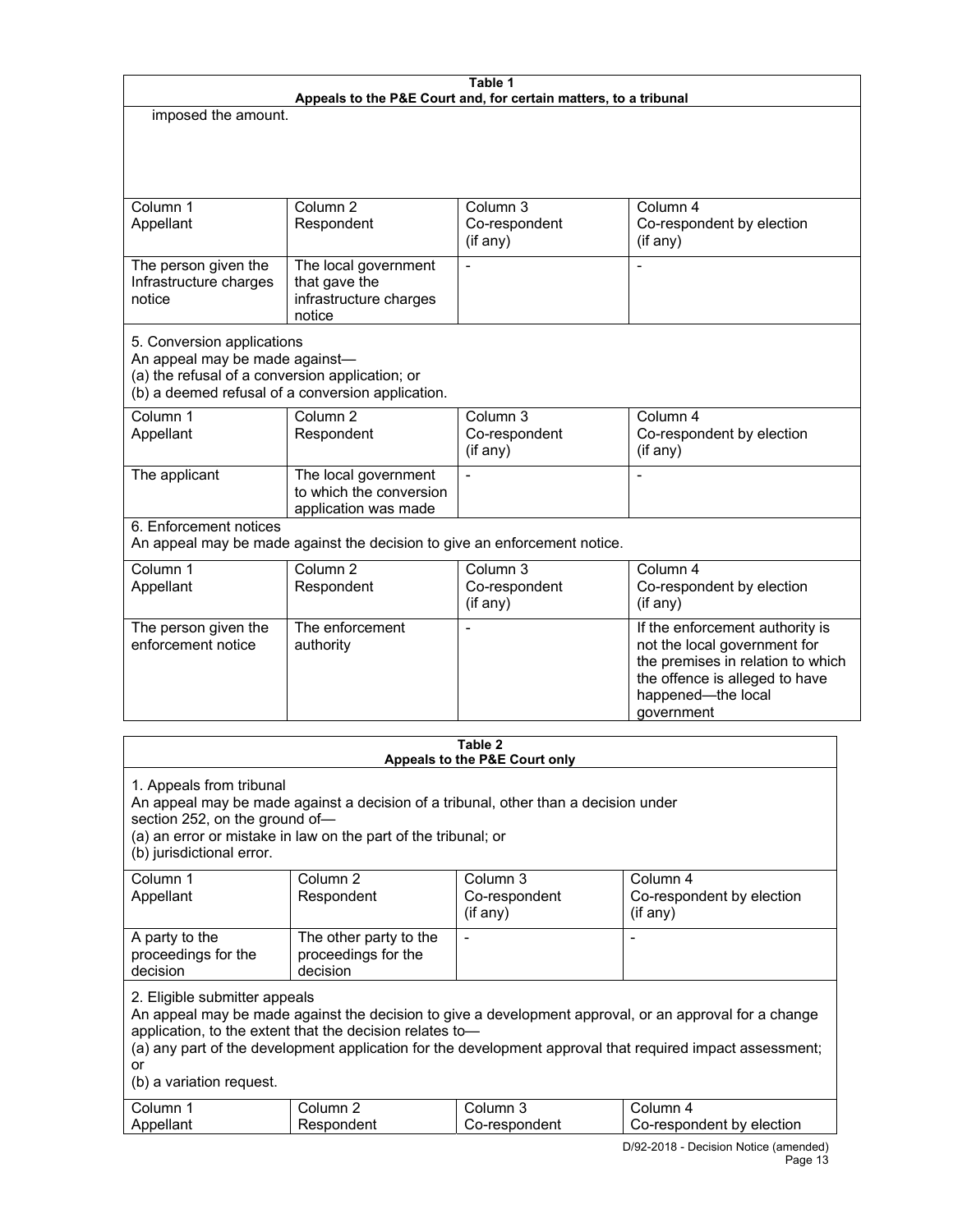| Table 2<br>Appeals to the P&E Court only                                                                                                                                                                                                                                                                                                                                                                           |                                                                                                                                                                                                      |                                                                                                                         |                                                                                                                               |  |
|--------------------------------------------------------------------------------------------------------------------------------------------------------------------------------------------------------------------------------------------------------------------------------------------------------------------------------------------------------------------------------------------------------------------|------------------------------------------------------------------------------------------------------------------------------------------------------------------------------------------------------|-------------------------------------------------------------------------------------------------------------------------|-------------------------------------------------------------------------------------------------------------------------------|--|
|                                                                                                                                                                                                                                                                                                                                                                                                                    |                                                                                                                                                                                                      | (if any)                                                                                                                | (if any)                                                                                                                      |  |
| 1 For a development<br>application-an<br>eligible submitter for<br>the development<br>application<br>2 For a change<br>application-an<br>eligible submitter for<br>the change<br>application                                                                                                                                                                                                                       | 1 For a development<br>application-the<br>assessment<br>manager<br>2 For a change<br>application-the<br>responsible entity                                                                           | 1 The applicant<br>2 If the appeal is about<br>a concurrence<br>agency's referral<br>response-the<br>concurrence agency | Another eligible<br>submitter for the<br>application                                                                          |  |
| 3. Eligible submitter and eligible advice agency appeals<br>An appeal may be made against a provision of a development approval, or failure to<br>include a provision in the development approval, to the extent the matter relates to-<br>(a) any part of the development application or the change application, for the development approval, that<br>required impact assessment; or<br>(b) a variation request. |                                                                                                                                                                                                      |                                                                                                                         |                                                                                                                               |  |
| Column <sub>1</sub><br>Appellant                                                                                                                                                                                                                                                                                                                                                                                   | Column <sub>2</sub><br>Respondent                                                                                                                                                                    | Column 3<br>Co-respondent<br>(if any)                                                                                   | Column 4<br>Co-respondent by election<br>(if any)                                                                             |  |
| 1 For a development<br>application-an<br>eligible submitter for<br>the development<br>application<br>2 For a change<br>application-an<br>eligible submitter for<br>the change<br>application<br>3 An eligible advice<br>agency for the<br>development<br>application or change<br>application                                                                                                                      | 1 For a development<br>application-the<br>assessment<br>manager<br>2 For a change<br>application-the<br>responsible entity                                                                           | 1 The applicant<br>2 If the appeal is about<br>a concurrence<br>agency's referral<br>response-the<br>concurrence agency | Another eligible submitter for<br>the application                                                                             |  |
| 4. Compensation claims<br>An appeal may be made against-                                                                                                                                                                                                                                                                                                                                                           | (a) a decision under section 32 about a compensation claim; or<br>(b) a decision under section 265 about a claim for compensation; or<br>(c) a deemed refusal of a claim under paragraph (a) or (b). |                                                                                                                         |                                                                                                                               |  |
| Column 1<br>Appellant                                                                                                                                                                                                                                                                                                                                                                                              | Column <sub>2</sub><br>Respondent                                                                                                                                                                    | Column 3<br>Co-respondent<br>(if any)                                                                                   | Column 4<br>Co-respondent by election<br>(if any)                                                                             |  |
| A person dissatisfied<br>with the decision                                                                                                                                                                                                                                                                                                                                                                         | The local<br>government to which<br>the claim was made                                                                                                                                               |                                                                                                                         |                                                                                                                               |  |
| 5. Registered premises<br>An appeal may be made against a decision of the Minister under chapter 7, part 4.                                                                                                                                                                                                                                                                                                        |                                                                                                                                                                                                      |                                                                                                                         |                                                                                                                               |  |
| Column 1<br>Appellant                                                                                                                                                                                                                                                                                                                                                                                              | Column <sub>2</sub><br>Respondent                                                                                                                                                                    | Column 3<br>Co-respondent<br>(if any)                                                                                   | Column 4<br>Co-respondent by election<br>(if any)                                                                             |  |
| 1 A person given a<br>decision notice about<br>the decision<br>2 If the decision is to<br>register premises or                                                                                                                                                                                                                                                                                                     | The Minister                                                                                                                                                                                         |                                                                                                                         | If an owner or occupier starts<br>the appeal – the owner of the<br>registered premises<br>D/02 2018 Decision Notice (amended) |  |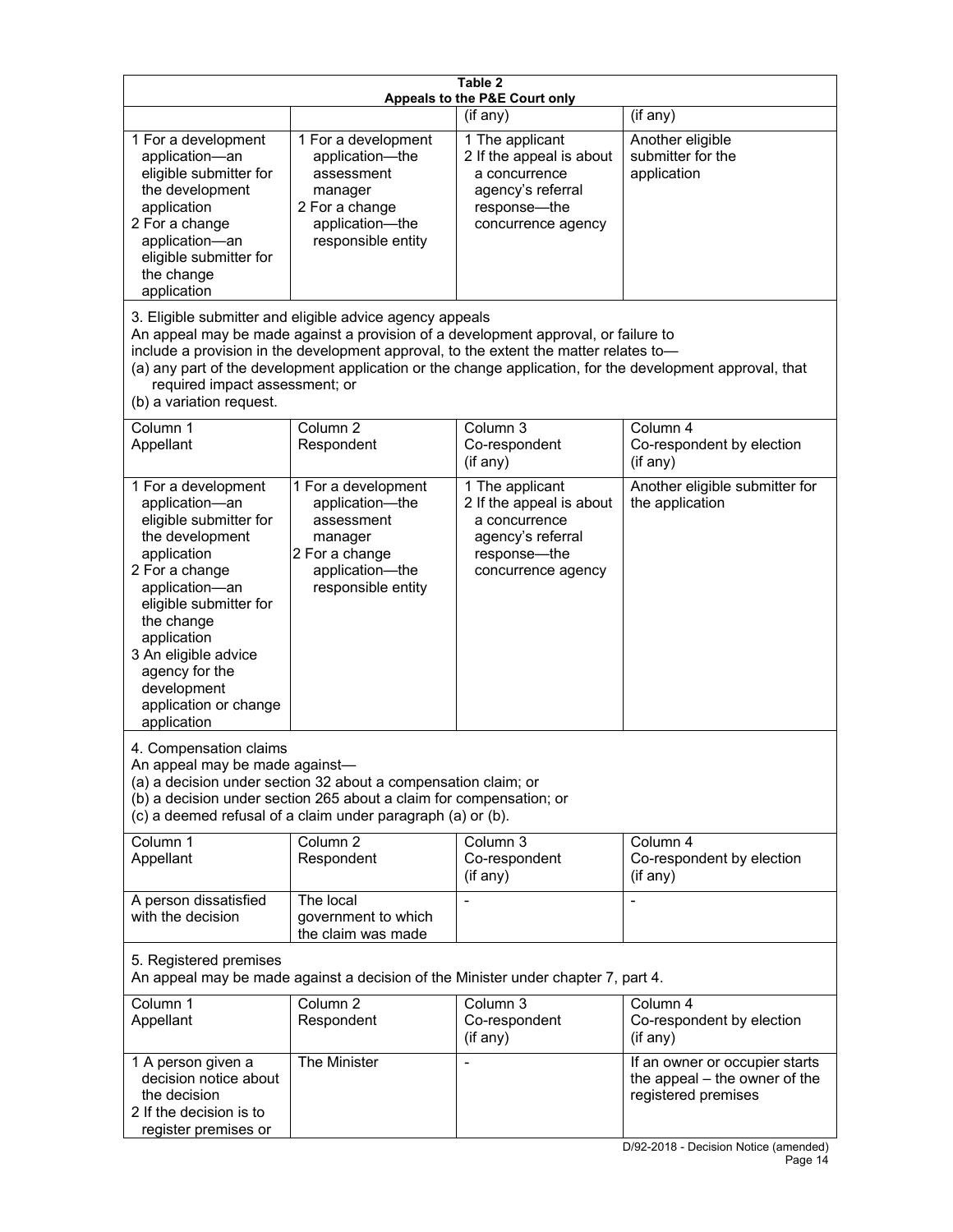| Table 2<br>Appeals to the P&E Court only                                                                                                                                                                                                                                                                             |                                     |                                       |                                                                                                                                                                             |
|----------------------------------------------------------------------------------------------------------------------------------------------------------------------------------------------------------------------------------------------------------------------------------------------------------------------|-------------------------------------|---------------------------------------|-----------------------------------------------------------------------------------------------------------------------------------------------------------------------------|
| renew the<br>registration of<br>premises-an owner<br>or occupier of<br>premises in the<br>affected area for the<br>registered premises<br>who is dissatisfied<br>with the decision                                                                                                                                   |                                     |                                       |                                                                                                                                                                             |
| 6. Local laws<br>An appeal may be made against a decision of a local government, or conditions applied,<br>under a local law about-<br>(a) the use of premises, other than a use that is the natural and ordinary consequence of prohibited<br>development; or<br>(b) the erection of a building or other structure. |                                     |                                       |                                                                                                                                                                             |
| Column 1<br>Appellant                                                                                                                                                                                                                                                                                                | Column <sub>2</sub><br>Respondent   | Column 3<br>Co-respondent<br>(if any) | Column 4<br>Co-respondent by election<br>(if any)                                                                                                                           |
| A person who-<br>(a) applied for the<br>decision; and<br>(b) is dissatisfied with<br>the decision or<br>conditions.                                                                                                                                                                                                  | The local government                |                                       |                                                                                                                                                                             |
|                                                                                                                                                                                                                                                                                                                      |                                     | Table 3                               |                                                                                                                                                                             |
| Appeals to the tribunal only<br>1. Building advisory agency appeals<br>An appeal may be made against giving a development approval for building work to the extent the building<br>work required code assessment against the building assessment provisions.                                                         |                                     |                                       |                                                                                                                                                                             |
| Column 1<br>Appellant                                                                                                                                                                                                                                                                                                | Column <sub>2</sub><br>Respondent   | Column 3<br>Co-respondent<br>(if any) | Column 4<br>Co-respondent by election<br>(if any)                                                                                                                           |
| A building advisory<br>agency for the<br>development application<br>related to the approval                                                                                                                                                                                                                          | The assessment<br>manager           | The applicant                         | 1 A concurrence agency for<br>the development application<br>related to the approval<br>2 A private certifier for the<br>development application<br>related to the approval |
| 3. Certain decisions under the Building Act and the Plumbing and Drainage Act<br>An appeal may be made against a decision under-<br>or                                                                                                                                                                               |                                     |                                       | (a) the Building Act, other than a decision made by the Queensland Building and Construction Commission;                                                                    |
| (b) the Plumbing and Drainage Act, part 4 or 5.                                                                                                                                                                                                                                                                      |                                     |                                       |                                                                                                                                                                             |
| Column 1<br>Appellant                                                                                                                                                                                                                                                                                                | Column <sub>2</sub><br>Respondent   | Column 3<br>Co-respondent<br>(if any) | Column 4<br>Co-respondent by election<br>(if any)                                                                                                                           |
| A person who received,<br>or was entitled to<br>receive, notice of the<br>decision                                                                                                                                                                                                                                   | The person who made<br>the decision |                                       |                                                                                                                                                                             |
| 4. Local government failure to decide application under the Building Act<br>An appeal may be made against a local government's failure to decide an application under the Building Act<br>within the period required under that Act.                                                                                 |                                     |                                       |                                                                                                                                                                             |
| Column 1<br>Appellant                                                                                                                                                                                                                                                                                                | Column <sub>2</sub><br>Respondent   | Column 3<br>Co-respondent             | Column 4<br>Co-respondent by election                                                                                                                                       |